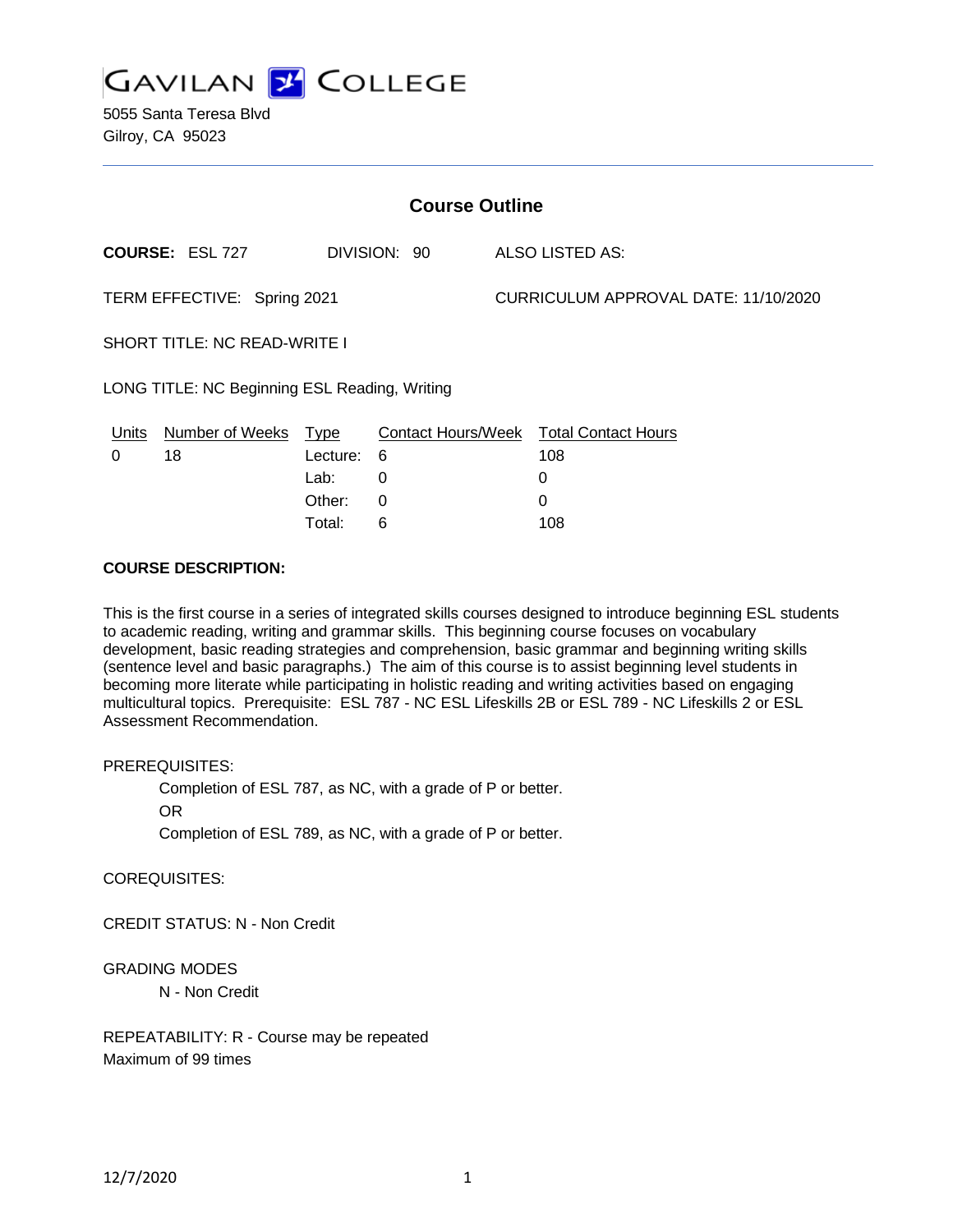SCHEDULE TYPES:

- 02 Lecture and/or discussion
- 05 Hybrid
- 71 Dist. Ed Internet Simultaneous
- 72 Dist. Ed Internet Delayed

## **STUDENT LEARNING OUTCOMES:**

1. Identify the main idea and supporting details of a reading. Measure of assessment: Classroom exercises, tests, homework assignments. Semester/Year assessed, or planned Semester/Year of assessment: 2017

2. Use context clues to guess the meaning of new vocabulary. Measure of assessment: Classroom exercises, tests, homework assignments. Semester/Year assessed, or planned Semester/Year of assessment: 2017

3. Read, recognize and write affirmative and negative statements and questions using the following verb tenses: simple present, present continuous, simple past and future.

Measure of assessment: Classroom exercises, tests, homework assignments.

Semester/Year assessed, or planned Semester/Year of assessment: 2017

4. Write simple sentences and very basic paragraphs using correct structure, word order and punctuation. Measure of assessment: Classroom exercises, tests, homework assignments.

Semester/Year assessed, or planned Semester/Year of assessment: 2017

# **CONTENT, STUDENT PERFORMANCE OBJECTIVES, OUT-OF-CLASS ASSIGNMENTS**

## Curriculum Approval Date: 11/10/2020 - **DE MODIFICATION ONLY**

Out-of-Class Assignments: Written textbook assignments; assigned readings; paragraph writing; vocabulary memorization; online practice.

Content Note: Passage themes may vary by textbook and may include topics such as celebrations, holidays, places, health, or psychology.

## 10 Hours

CONTENT: Orientation to class. Explanation of green sheet, class requirements and procedures. Student introductions and ice-breaker activity. Do pre-reading activities to activate prior knowledge, use context clues to decipher meaning of new vocabulary, read a simple theme-based passage to find the main idea and supporting details, and do post-reading comprehension exercises. Review simple sentence structure and punctuation. Introduce simple present tense affirmative and negative statements.

STUDENT PERFORMANCE OBJECTIVES: State class requirements and objectives. Introduce oneself to classmates. Talk about a pre-reading photo. Read a passage and guess at new vocabulary using context clues. Identify the main idea and supporting details. Write simple present tense affirmative and negative sentences using correct word order and punctuation.

## 7 Hours

CONTENT: Read a theme-based passage or short story. Do "pre" and "post" activities including: prereading questions, vocabulary from context, main idea and detail questions, and comprehension exercises. Continue simple sentence work, including: subjects, objects, complements, and punctuation and capitalization rules. Introduce the basic format of a simple paragraph. Write simple present tense yes/no and information questions. TEST ON SIMPLE PRESENT TENSE, the format of a basic paragraph and basic reading, vocabulary and comprehension skills.

STUDENT PERFORMANCE OBJECTIVES: Ask and answer pre-reading questions. Read a passage and guess at new vocabulary using context clues. Identify main idea and supporting details. Write simple present tense "yes/no" and "information" questions using correct word order and punctuation. Write a very basic controlled paragraph about a cultural celebration or holiday.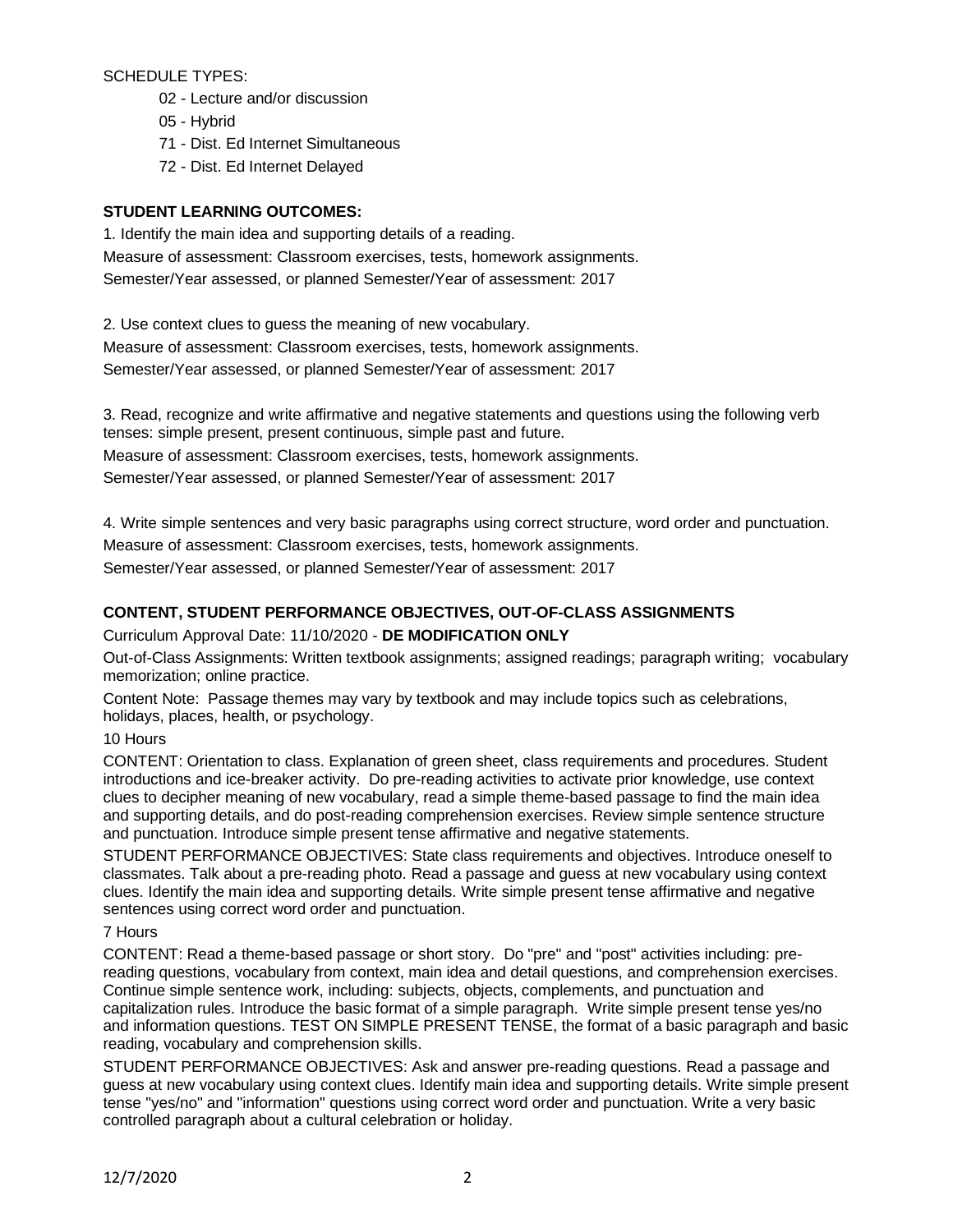# 7 Hours

CONTENT: Do pre-reading activities, read a theme-based passage, decipher vocabulary from context, answer main idea and detail questions, and do comprehension exercises. Continue simple sentence work with a focus on adjectives. Write a basic guided paragraph. STUDENT PERFORMANCE OBJECTIVES: Ask and answer pre-reading questions. Read a passage and guess at new vocabulary using context clues. Identify main idea and supporting details. Use adjectives while writing simple present tense sentences and a short, guided "descriptive" paragraph about a special place.

## 7 Hours

CONTENT: Read a theme-based passage or short story and do pre-reading activities, vocabulary from context, main idea and detail questions, comprehension and discussion exercises, continue sentence writing and guided paragraph writing with a focus on comparative and superlative adjectives. TEST ON ADJECTIVES and basic reading and vocabulary skills.

STUDENT PERFORMANCE OBJECTIVES: Ask and answer pre-reading questions. Read a passage and guess at new vocabulary using context clues. Identify main idea and supporting details. Discuss a reading. Write simple present tense sentences utilizing comparative and superlative adjectives. Write a short, guided paragraph.

7 Hours CONTENT: Read a theme-based passage or short story and do pre-reading questions, vocabulary from context, main idea and detail questions, comprehension exercises, and sentence and guided paragraph writing. Write simple present sentences using frequency adverbs. STUDENT PERFORMANCE OBJECTIVES: Ask and answer pre-reading questions. Read a passage and guess at new vocabulary using context clues. Identify main idea and supporting details. Write simple present tense sentences utilizing frequency adverbs. Write a guided paragraph.

## 7 Hours

CONTENT: Read a theme-based passage or short story and do pre-reading activities, vocabulary from context, main idea and detail questions, comprehension exercises, and sentence and guided paragraph writing with a focus on adverbs (frequency, manner, too, very, and enough). Introduce the Process Paragraph.

STUDENT PERFORMANCE OBJECTIVES: Ask and answer pre-reading questions. Read a passage and guess at new vocabulary using context clues. Identify main idea and supporting details. Discuss a reading. Write simple present tense sentences and a guided process paragraph.

## 7 Hours

CONTENT: Introduce Present Continuous Tense and contrast with Simple Present Tense. Review the formation of affirmative and negative statements and yes/no and information questions in both the present continuous and simple present tense.

STUDENT PERFORMANCE OBJECTIVES: Write original affirmative and negative statements and yes/no and information questions in both the simple present and present continuous tenses.

# 7 Hours

CONTENT: Read a passage or short story and do pre-reading questions, vocabulary from context, main idea and detail questions, and comprehension exercises. Continue writing sentences and guided paragraphs in both the simple present and present continuous tenses. TEST ON SIMPLE PRESENT TENSE AND PRESENT CONTINUOUS TENSE.

STUDENT PERFORMANCE OBJECTIVES: Ask and answer pre-reading questions. Read a passage and guess at new vocabulary using context clues. Identify main idea and supporting details. Write sentences using both simple present and present continuous tenses. Write a short, guided paragraph.

## 7 Hours

CONTENT: Introduce Future Tense with "Will" and "Be Going To".

STUDENT PERFORMANCE OBJECTIVES: Write original affirmative and negative statements and yes/no and information questions using both forms of the future tense. Make basic distinctions about when to use each form. Write "if and time clauses" using a combination of simple present tense and future tense.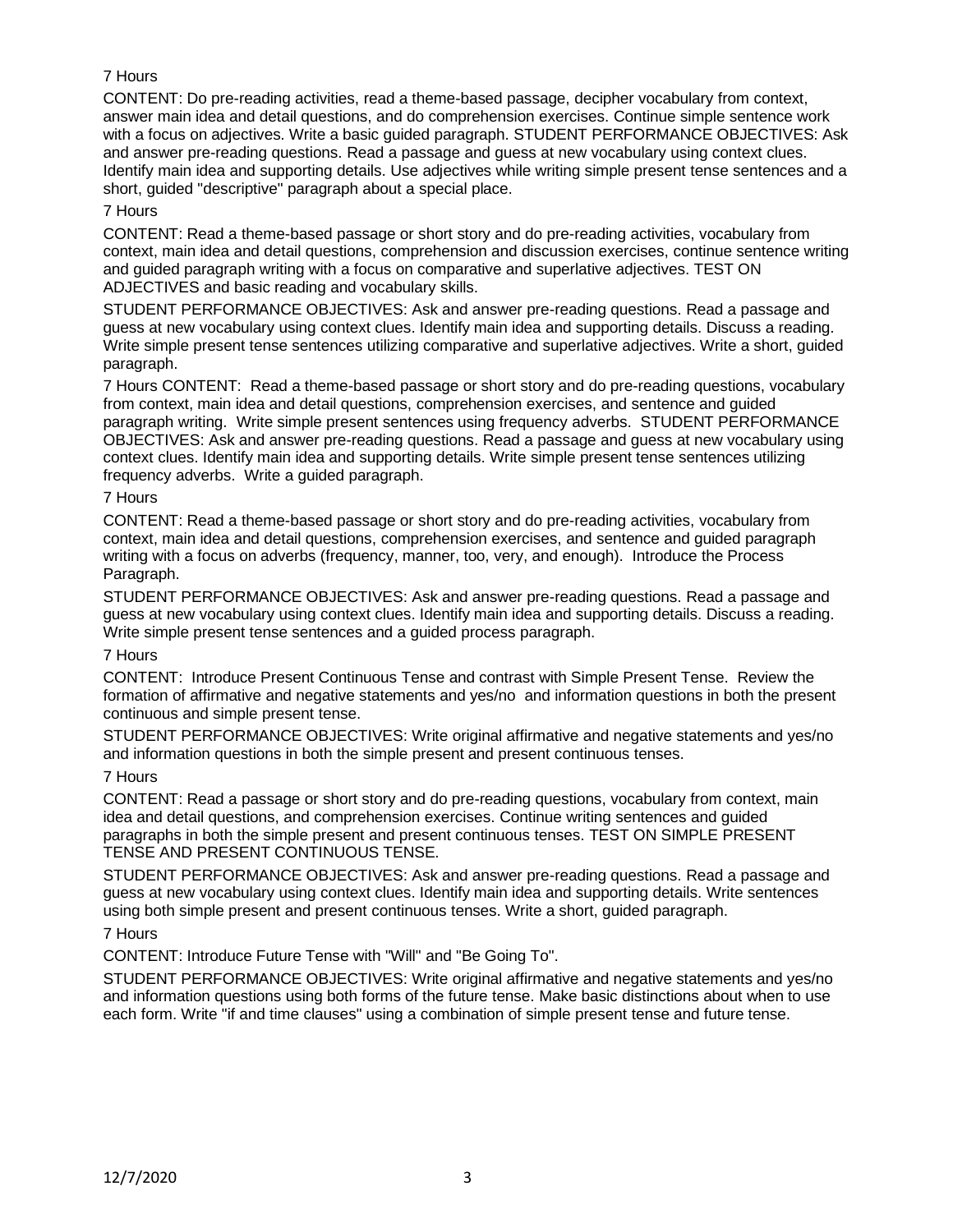## 7 Hours

CONTENT: Read a passage or short story and do pre-reading activities, vocabulary from context, main idea and detail questions and comprehension exercises. Introduce prepositional phrases. TEST ON FUTURE TENSE AND PREPOSITIONAL PHRASES.

STUDENT PERFORMANCE OBJECTIVES: Ask and answer pre-reading questions. Read a passage and guess at new vocabulary using context clues. Identify main idea and supporting details. Write sentences using the future tense and prepositional phrases. Write a short, guided paragraph.

#### 12 Hours

CONTENT: Introduce simple past tense. Practice writing and manipulating affirmative and negative statements and yes/no and information questions using the past tense. Use regular and irregular verbs as well as the past tense of BE. Write an original basic paragraph using the past tense.

STUDENT PERFORMANCE OBJECTIVES: Write and manipulate affirmative and negative statements and yes/no and information questions using the simple past tense. Correctly spell and use the past tense of BE and basic regular and irregular verbs. Write a basic paragraph using the past tense.

#### 7 Hours

CONTENT: Read a passage or short story and do pre-reading activities, vocabulary from context, finding the main idea and details, comprehension and discussion exercises. Practice writing simple instructions. Review regular and irregular past tense verbs. TEST ON PAST TENSE and basic reading and vocabulary skills.

STUDENT PERFORMANCE OBJECTIVES: Ask and answer pre-reading questions. Read a passage and guess at new vocabulary using context clues. Identify the main idea and supporting details. Write simple instructions. Write a process paragraph using the past tense.

7 Hours CONTENT: Pronouns. Identify and use subject pronouns, object pronouns, possessive pronouns, possessive adjectives and possessive nouns.

STUDENT PERFORMANCE OBJECTIVES: Write and manipulate sentences using subject, object and possessive pronouns, and possessive adjectives and nouns.

#### 7 Hours

CONTENT: Review of course content.

STUDENT PERFORMANCE OBJECTIVES: Read a passage using context clues to decipher new vocabulary. Skim and scan to identify main idea and supporting details. Respond to the reading in both oral and written form. Write simple affirmative and negative statements and yes/no and information questions using correct punctuation in the simple present, present continuous, simple past and future tenses. Identify and use in speech and writing: nouns (regular, irregular, possessive, count/noncount), adjectives (comparative/superlative, possessive), adverbs, pronouns (subject, object, possessive) and prepositional phrases. Write a basic paragraph on a simple topic.

2 Hours

Final Exam

## **METHODS OF INSTRUCTION:**

Students are taught in a holistic manner through a variety of activities that include: lecture, pair work, small and large group activities, written and oral textbook exercises, reading assignments, discussion, and sentence and paragraph writing in controlled and free contexts.

## **OUT OF CLASS ASSIGNMENTS:**

Required Outside Hours: 216

Assignment Description: (12 hours/week) Daily homework assignments may include: written textbook assignments; assigned readings; paragraph writing; vocabulary memorization; online practice.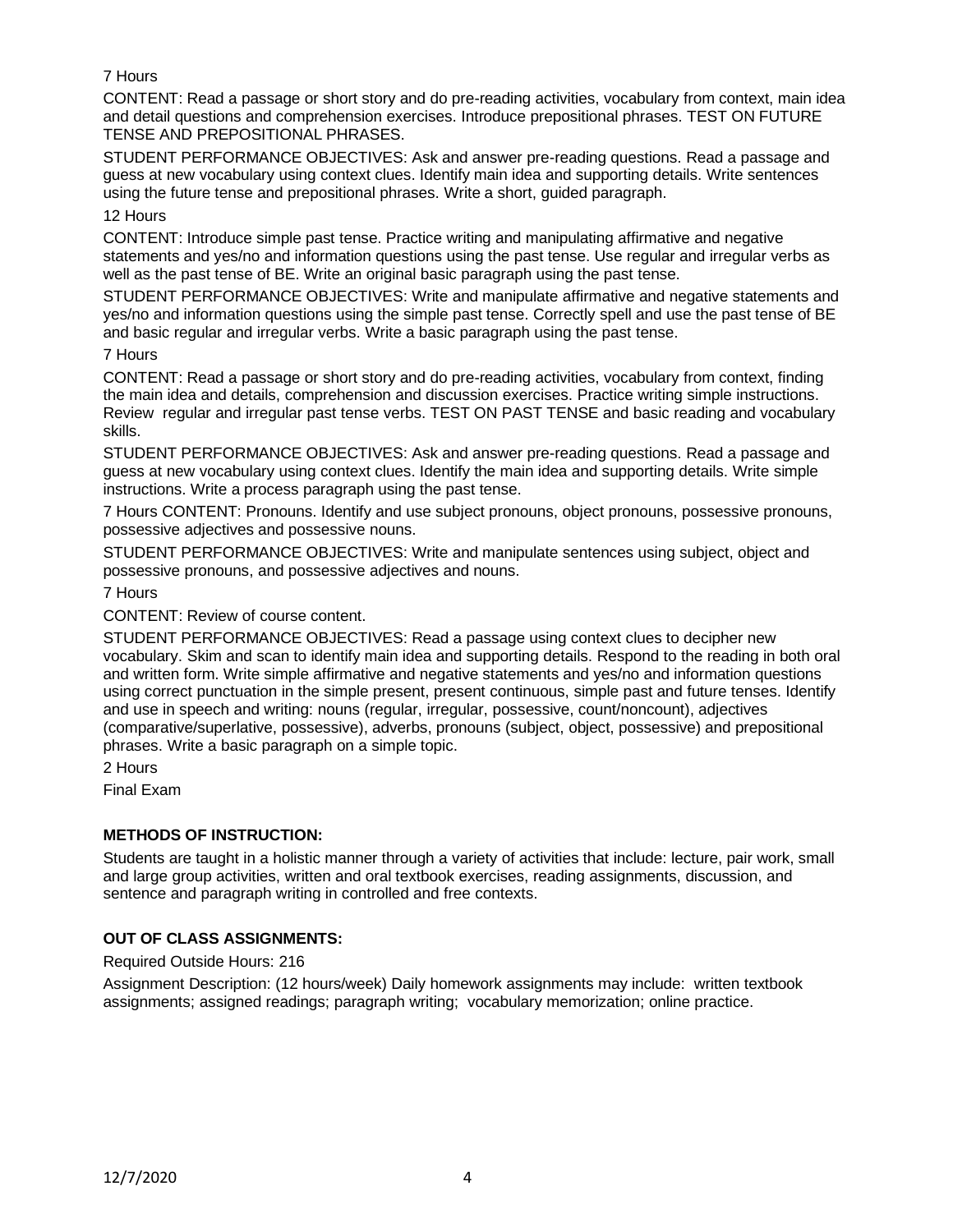## **METHODS OF EVALUATION:**

Writing assignments Percent of total grade: 20.00 % Percent range of total grade: 15 % to 30 % ? Substantial writing assignments including: Written Homework and online workbook exercises. Objective examinations

Percent of total grade: 80.00 %

Percent range of total grade: 70 % to 85 % Multiple Choice; True/False; Matching Items; Completion; Other: paragraph reading and writing

## **REPRESENTATIVE TEXTBOOKS:**

Required Representative Textbooks

Recommended Representative Textbooks

Jennifer Bixby and Joe McVeigh. Q: Skills for Success Reading and Writing - Intro.. Oxford University Press,2015.

Or other appropriate college level text.

ISBN: 978-0194818056

Reading Level of Text, Grade: Integrated ESL Beginning High (From the ESL CB 21 Rubric) Verified by: Nicole Cisneros

Recommended Other Texts and Materials

or "Grammar in Context Book 1", 6th Edition, by Sandra Elbaum, Cengage Learning, 2015.